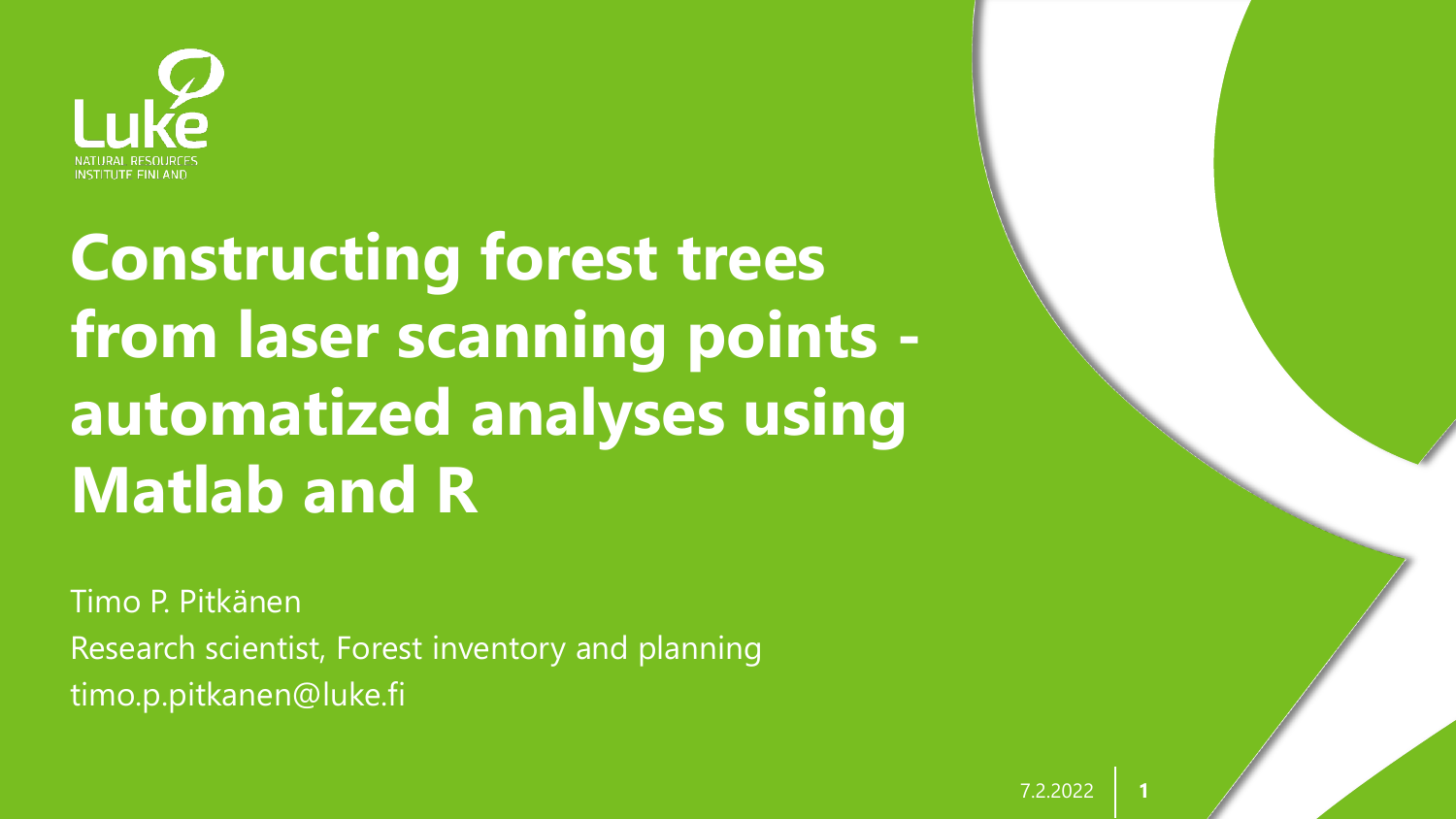# **Own background in a nutshell**

- Worked for Natural Resources Institute Finland (LUKE) since 2016
- Background in geography
- Dealing with various spatial data for forest research
	- Satellite images, point clouds, GIS data…
- Most datasets are either big or HUGE
	- Need for server-based resources and long runs
	- Using both own servers as well as CSC/Puhti
- Gradually learnt to utilize server resources better
	- No other choices for huge datasets

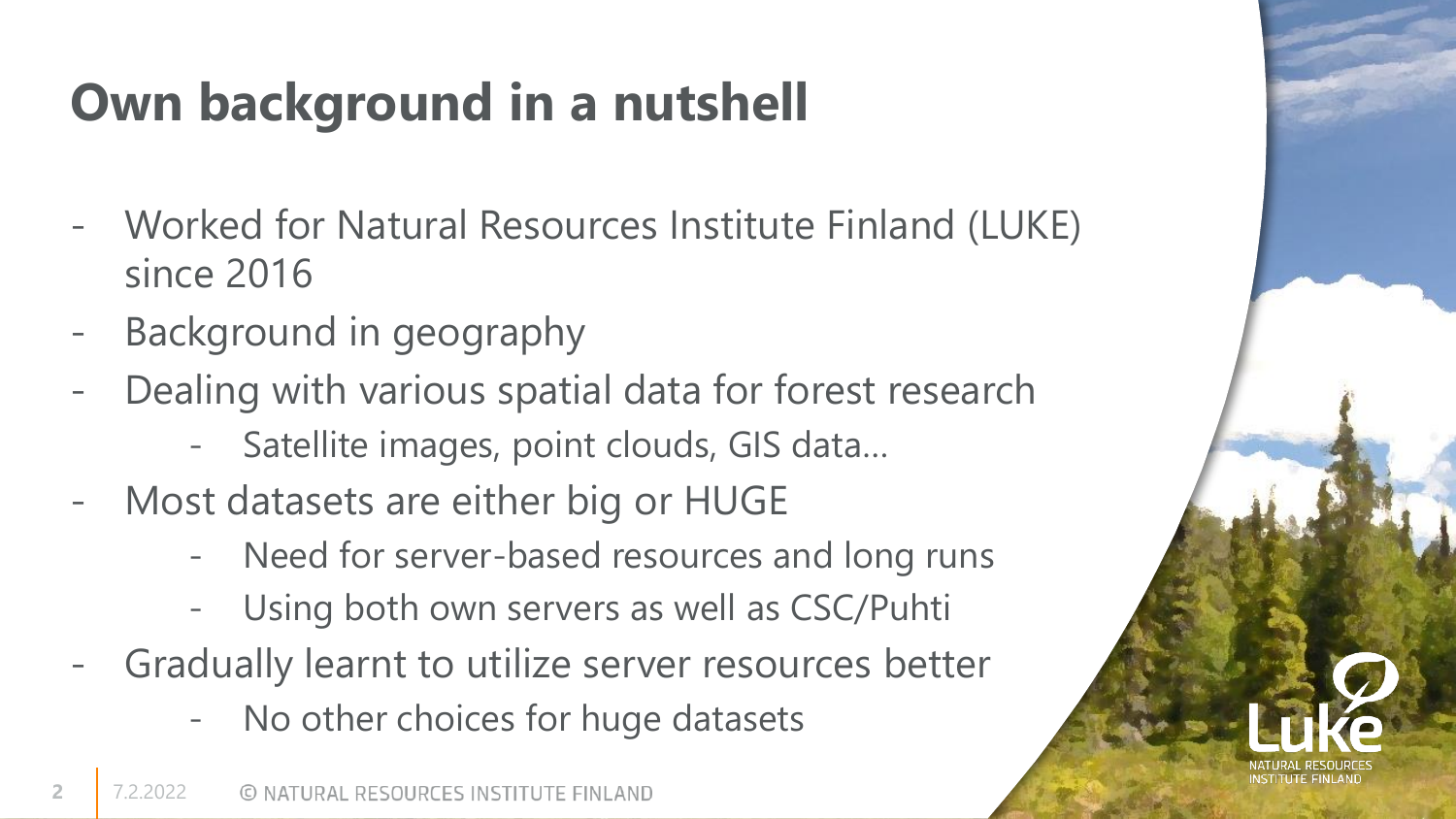## **How to make trees from points**

- Step 1: scanning point cloud(s) in the forest
	- Using terrestrial laser scanner (TLS), combining several scans together
- Step 2: data preprocessing with own laptop
	- Initial proprietary data format need own processing → laz files → Puhti
- Step 3: converting points to trees (MATLAB)
	- Point cloud  $\rightarrow$  searching for vertical and cylindrical surfaces  $\rightarrow$  stem and branches
- Step 4: further analysis steps (R)
	- R allows a range of point cloud processing steps (and is the most familiar for me)

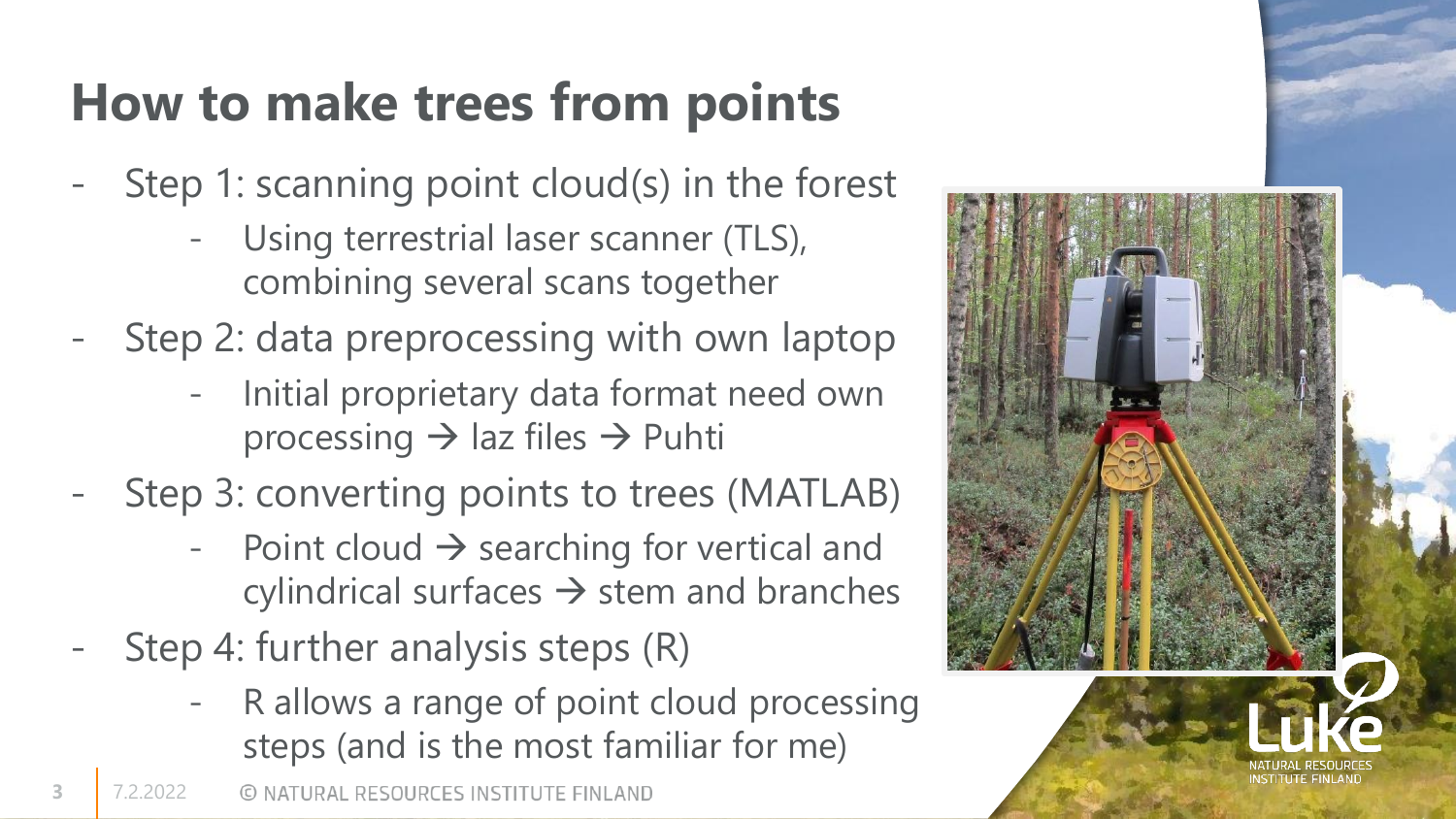# **Point cloud processing with R**

- Principally, point clouds are just "normal" data
	- Special case:  $x,y,z$  coordinates  $\rightarrow$  representations of real objects, or parts of them
	- Challenges: how to iterate points into objects, how to make incomplete structures into complete
- Some while ago, ready-made solutions for R were few
	- Researchers developed own codes (a lot of work!)
	- However, things are getting gradually better
- A few currently available packages are presented in the next slides  $\rightarrow$  using them makes the start easier!

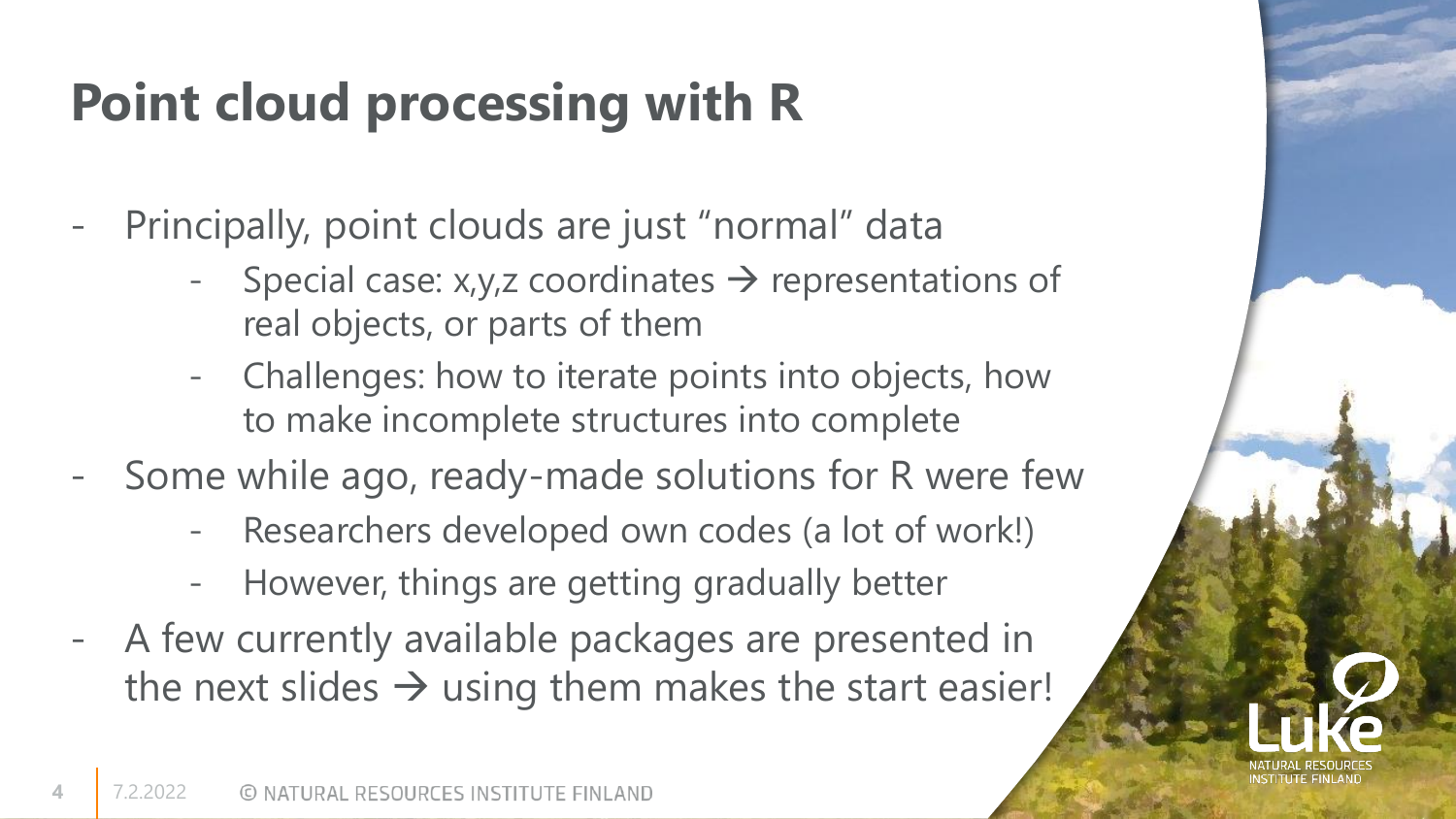#### **R package: lidR (Nov 13, 2021)**

*Airborne LiDAR (Light Detection and Ranging) interface for data manipulation and visualization. Read/write 'las' and 'laz' files, computation of metrics in area-based approach, point filtering, artificial point reduction, classification from geographic data, normalization, individual tree segmentation and other manipulations.*

- readLAS, writeLAS: reader and writer functions for las data
- cloud metrics, voxel metrics etc. : basic metrics from data
- decimate points : reduce full cloud into sparser version
- voxelize points : make point cloud into voxels, i.e., evenly sized cubes
- find trees : find locations of trees (several algorithms available)
- segment trees : segmentation (separation) of single trees
- delineate crowns : delineate the area (hull) of each tree

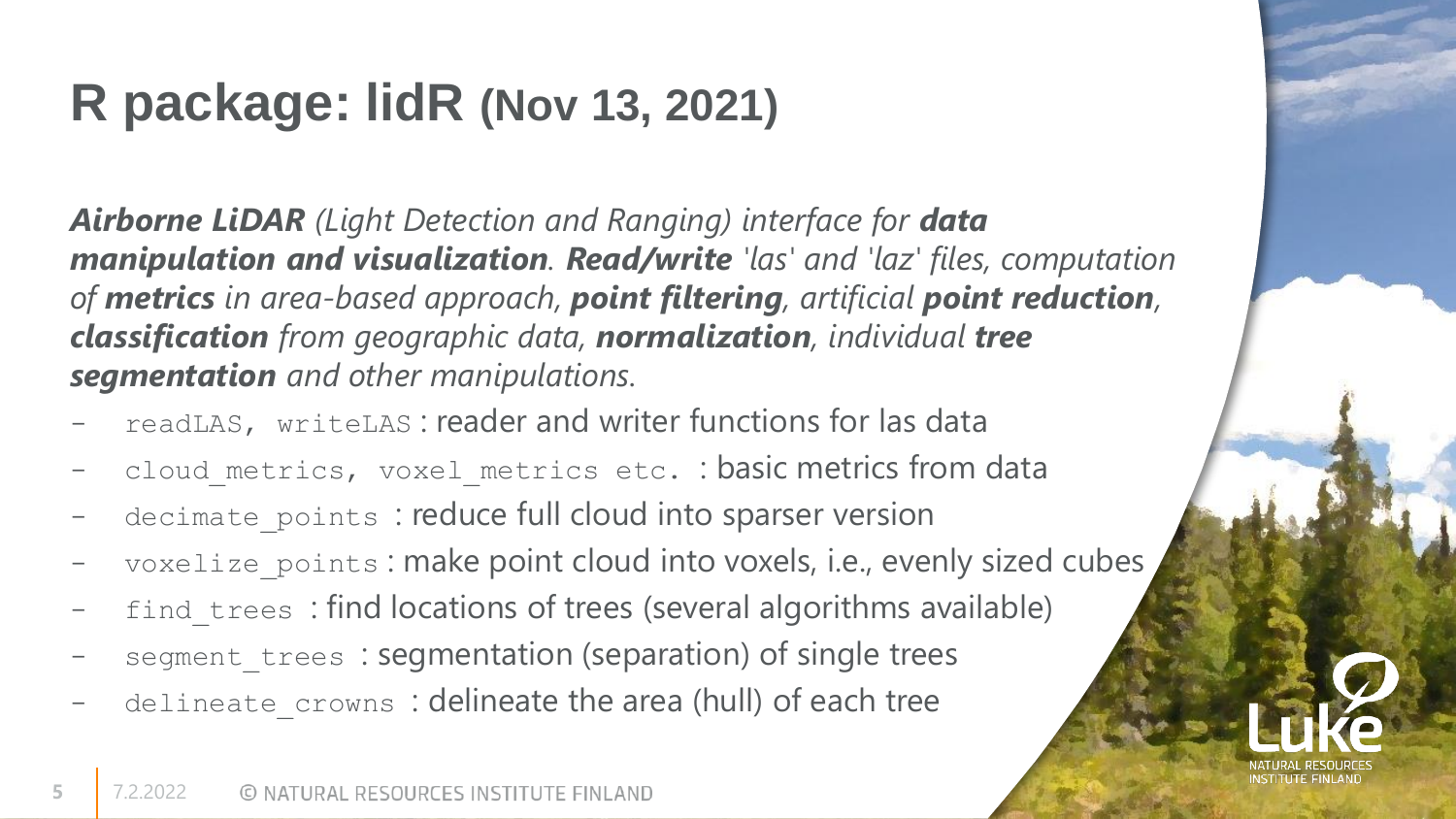#### **R package: lidaRtRee (Dec 9, 2021)**

*Provides functions for forest analysis using airborne laser scanning (LiDAR remote sensing) data: tree detection and segmentation; forest parameters estimation and mapping with the area-based approach. It includes complementary steps for forest mapping: co-registration of field plots with LiDAR data; extraction of both physical (gaps, edges, trees) and statistical features from LiDAR data useful for e.g. habitat suitability modeling; model calibration with ground reference, and maps export.*

- clouds\_metrics, clouds\_tree\_metrics: cloud and tree metrics
- points2DTM, point2DSM : computes a digital terrain model (ground) and digital surface model (canopy)  $\rightarrow$  subtraction canopy height model
- tree segmentation, tree extraction: searching trees and calculating statistics related to them
- coregistration : co-registration of field data on trees vs. CHM
- aba\_build\_model, aba\_predict : area-based modelling

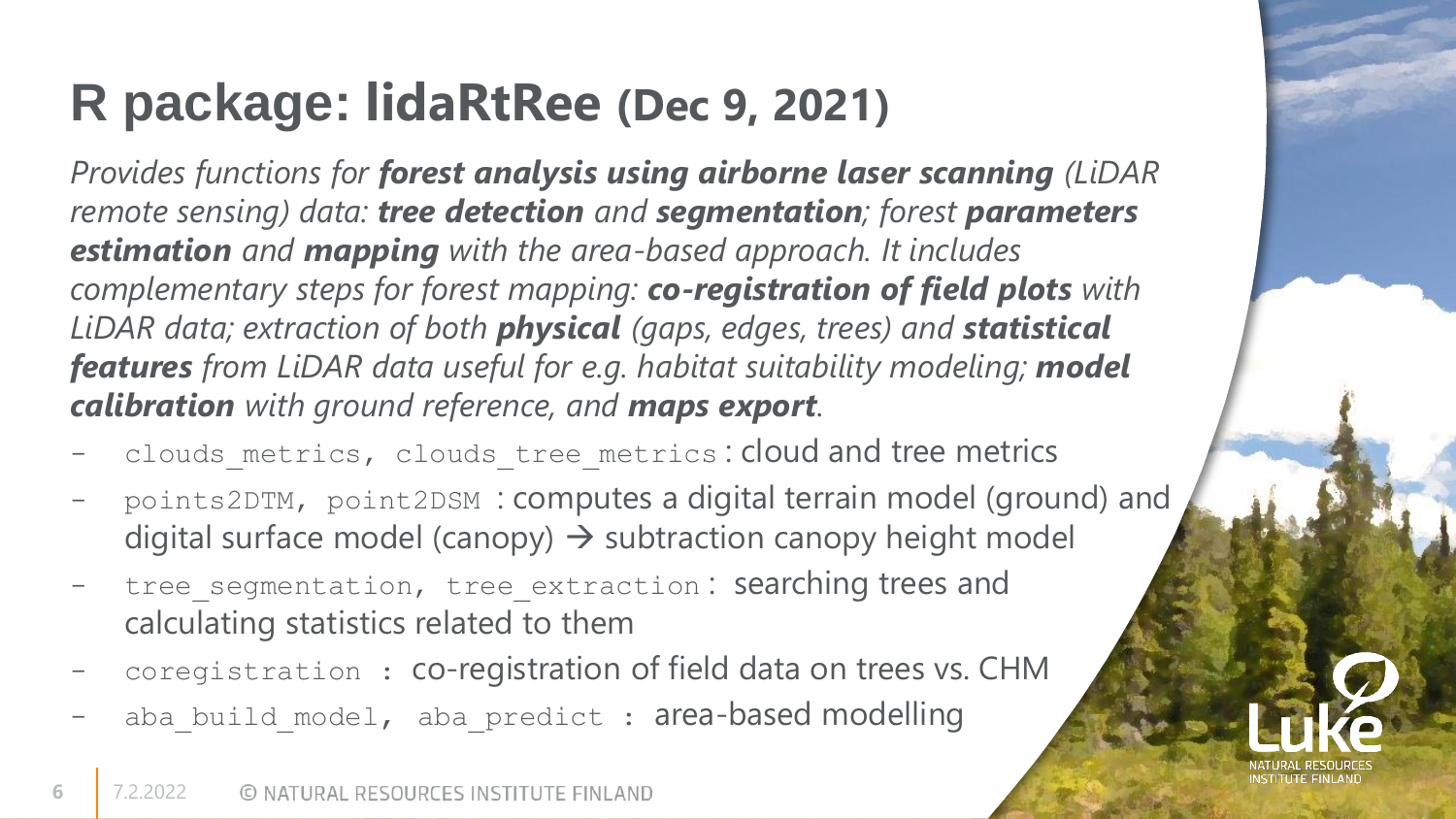#### **R package: rTLS (Dec 11, 2021)**

*A set of tools to process and calculate metrics on point clouds derived from terrestrial LiDAR (Light Detection and Ranging; TLS). Its creation is based on key aspects of the TLS application in forestry and ecology. Currently, the main routines are based on filtering, neighboring features of points, voxelization, canopy structure, and the creation of artificial stands.* 

- tree metrics : tree height, crown area and DBH (of a single tree cloud)
- trunk volume : predicts trunk volume (of a single tree cloud)
- voxels : voxelization of a point cloud
- circleRANSAC : circle fitting (for a slice of a tree stem) using random sample consensus algorithm
- canopy structure: estimation of the canopy structure (height profiles, gap probabilities etc.)



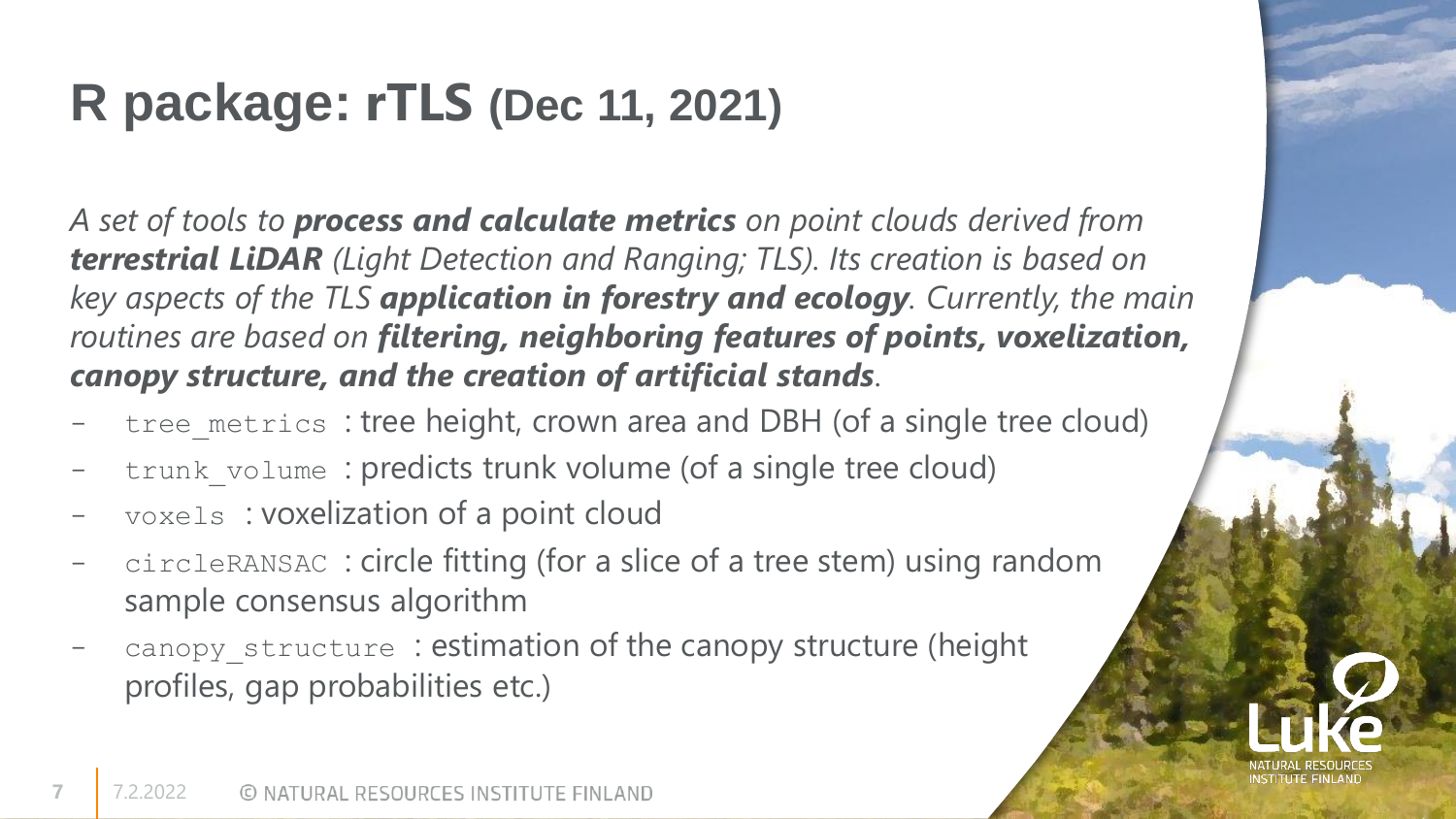## **R package: FORTLS (Nov 6, 2021)**

*Process automation of Terrestrial Laser Scanner (TLS) point cloud data derived from single scans. 'FORTLS' enables (i) detection of trees and estimation of diameter at breast height (dbh), (ii) estimation of some stand variables (e.g.*  density, basal area, mean and dominant height), (iii) computation of **metrics** *related to important forest attributes estimated in Forest Inventories (FIs) at stand level and (iv) optimization of plot design for combining TLS data and field measured data.* 

- normalize : normalizes and decimates the point cloud according to center
- tree.detection: detects trees from the point cloud, predicts diameter at, h=1.3 m, classifies if the tree is fully visible or partially occluded
- metrics.variables: calculates tree-wise metrics (from detected trees)
- estimation.plot.size : provides data to evaluate the consistency of stand variables (tree density and basal area /ha) at different plot designs (circular, n trees, angle count) based on simulations

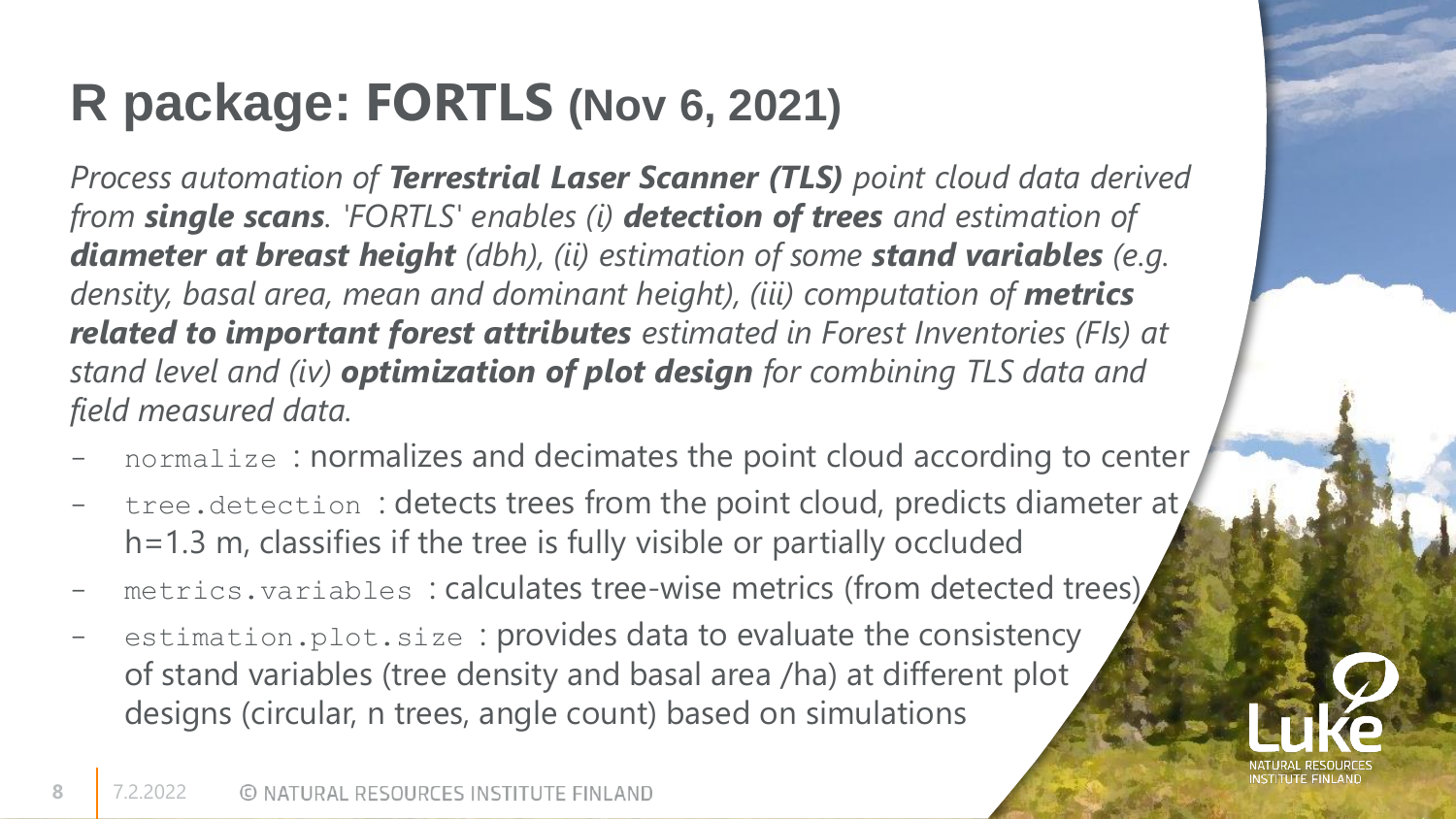## **Things to consider with point clouds**

- Data origin matters
	- ALS and TLS need different processing methods, single-scan TLS and multi-scan TLS are different…
- Point density and completeness matters
	- Sparse and dense data are ultimately different, and will answer to different questions (e.g. where is a tree, what is stem volume of a tree)
	- Point clouds have occlusions  $\rightarrow$  have to deal with them
- Nice ready-made functions may not fit to your data
	- Initial work for building and testing functions may have been done in totally different environment

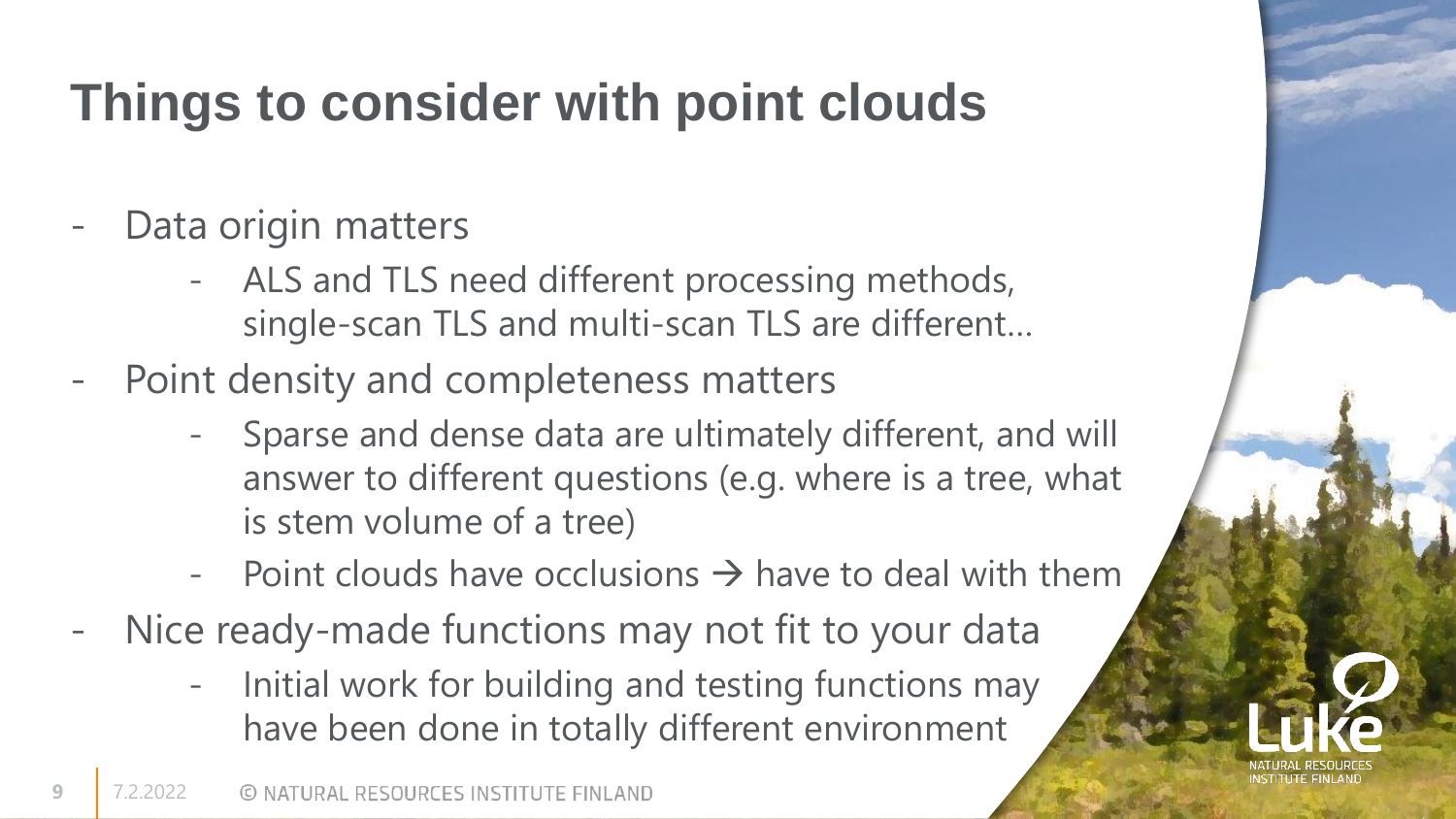### **Some hints to survive with large point cloud data**

- Do not use initial accuracy, but decimate
	- This will only rarely make your results less accurate
- Split the cloud into smaller chunks for easier processing
	- Could these chunks or other parts can also be used for multiprocessing, and combine results in the end?
- Would voxels be enough instead of initial points?
	- Voxels may also help to deal with occlusions
- Consider carefully how to use and organize your data
	- For example, use data.table in R instead of data.frame
	- For storing the data, .laz is a good option